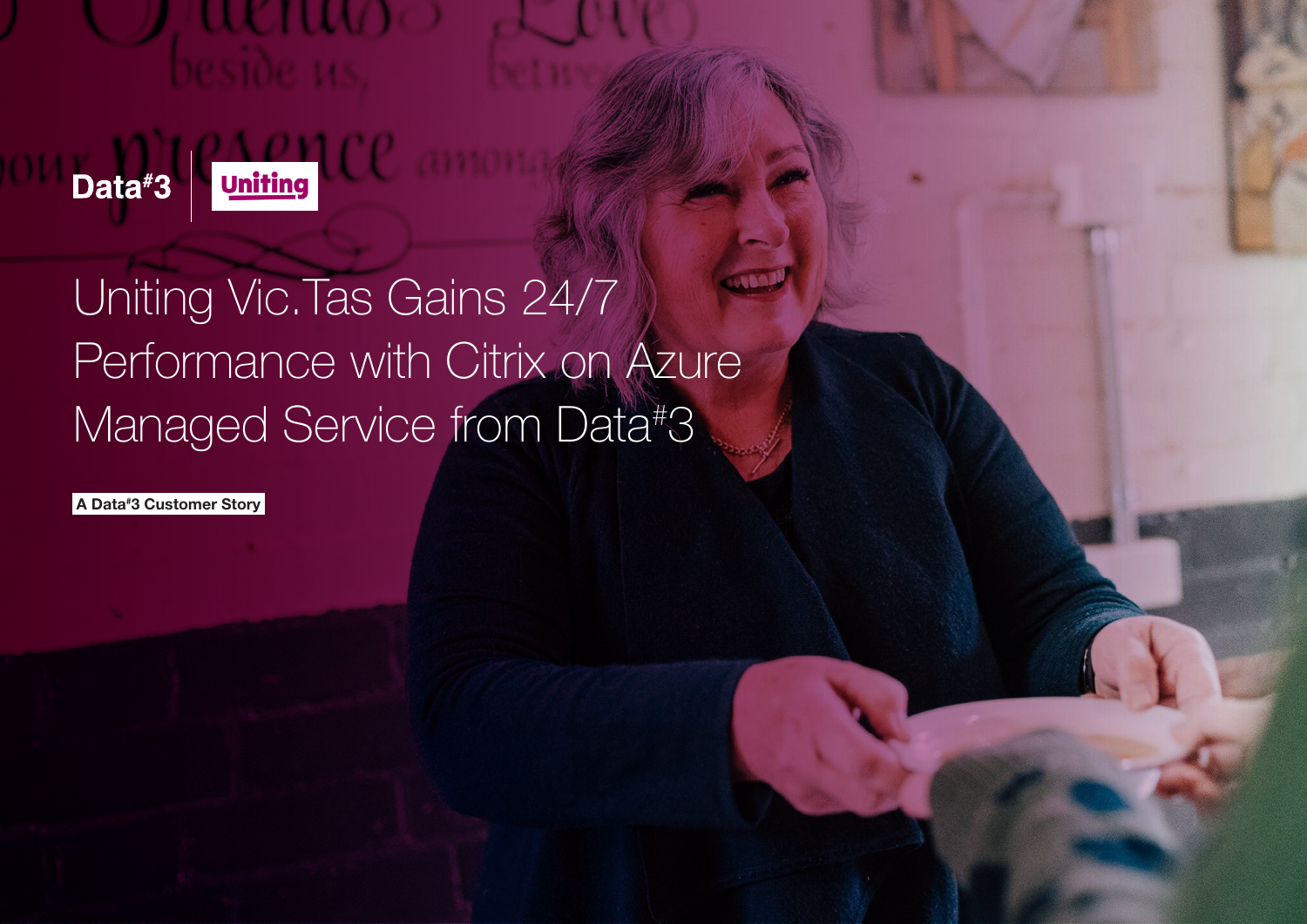### Data#3

**Unitina** 

#### ABOUT VIC.TAS

Uniting Vic.Tas is the community services arm of the Uniting Church in Victoria and Tasmania. It delivers a broad range of services in the areas of child and family services, mental health, emergency relief, homelessness and housing, financial wellbeing, alcohol and other drugs, disability, early learning and employment. Uniting also provides Lifeline services in Melbourne and Ballarat, community meals programs in Prahran, Ballarat and Hobart and asylum seeker and refugee support services in metropolitan and regional Victoria. It works with people of all ages and all stages of life to empower them to live their best life.



#### APPROACH

To ensure the best outcome was achieved, Uniting embarked on a

competitive tender process. After ranking responses on a range of factors including expertise, value for money, proposal and cultural fit, the team at Uniting determined that Data# 3 was best positioned to provide the technical capability and support skills they needed.

#### FUN FACT

By 2023, 50% of enterprises will utilise a cloud managed service provider to run some portion of their hyperscale cloud deployments, up from less than 20% in 2018.

Gartner (2018), Public Cloud Infrastructure Operations and Management Is a Shared Responsibility Model [Online] https://blogs. gartner.com/rene-buest/2018/12/14/public-cloud-infrastructureoperations-and-management-is-a-shared-responsibility-model/



## **COMMENTS**

By introducing the managed services from Data# 3, we were able to deliver to critical deadlines at scale and work more efficiently to meet the needs of our users, who can in turn better serve the needs of our clients.

Chris Pivec, Chief Information Officer, Uniting Vic.Tas



### **OBJECTIVE**

Uniting's mission is to provide care and support for the most vulnerable and disadvantaged members of local communities across Victoria and Tasmania. Facing resiliency issues associated with aging and disparate technology platforms, Uniting wanted to build an environment capable of delivering broad services to their 7000+ workforce of staff and volunteers located across 300 sites, who were working both onsite and remotely. It was imperative that the chosen provider had the 24/7/365 service capabilities to outsource support of Citrix on Microsoft Azure ("Azure"), and the ability to deliver agreed service levels from within Australia.

#### **BENEFITS**

- A centralised and flexible application delivery platform
- Deployed on Microsoft Azure
- Rapid and efficient transition in stages from fat to thin client
- High levels of customer satisfaction
- Rapid, priority-based response times
- 24/7/365 Australia-based support

#### **TECHNOLOGY**

- Managed Services
- Microsoft Azure
- **Citrix**

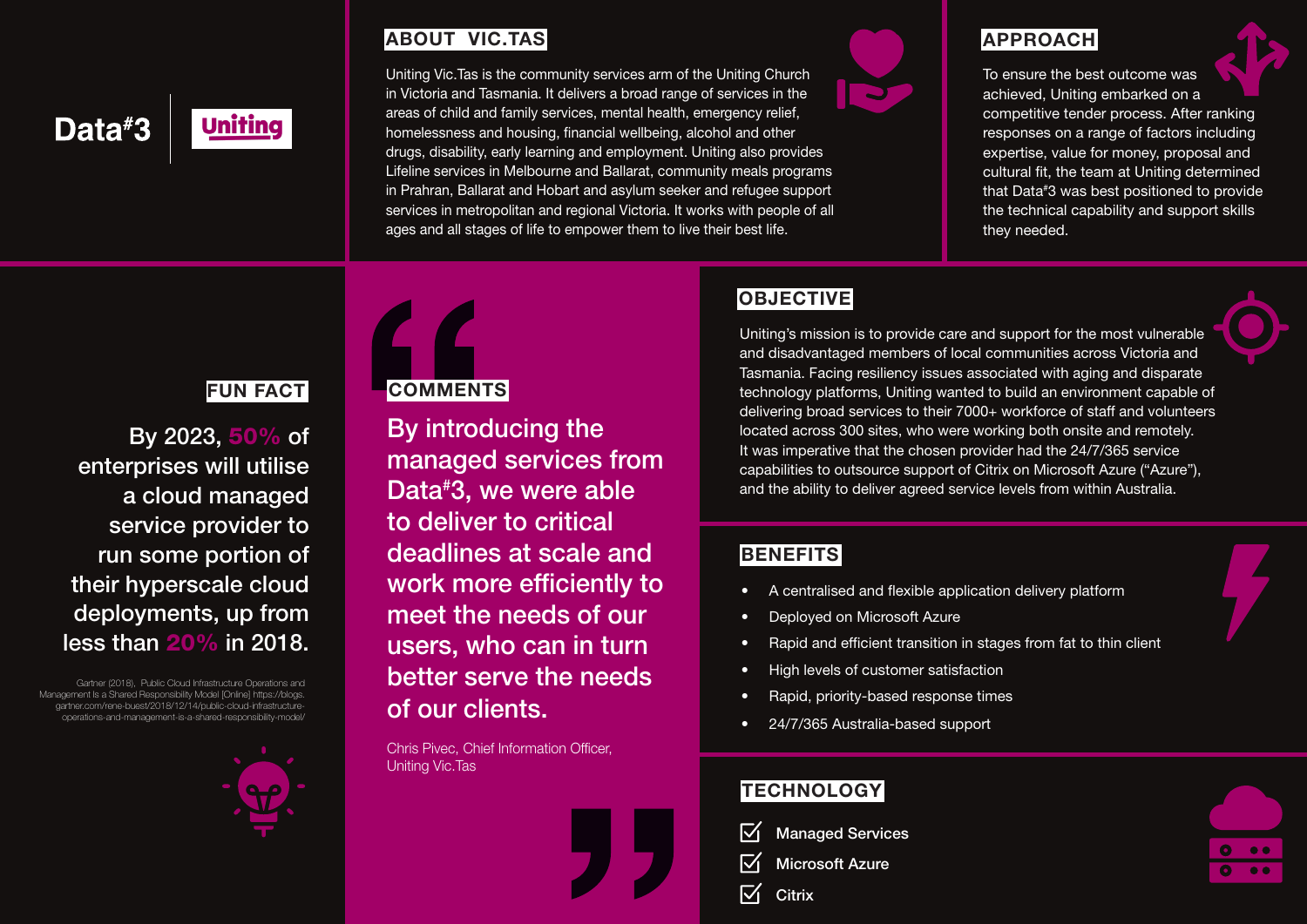#### **The Background**

Uniting Vic.Tas is the community services arm of the Uniting Church in Victoria and Tasmania. It delivers a broad range of services in the areas of child and family services, mental health, emergency relief, homelessness and housing, financial wellbeing, alcohol and other drugs, disability, early learning and employment. Uniting also provides Lifeline services in Melbourne and Ballarat, community meals programs in Prahran, Ballarat and Hobart and asylum seeker and refugee support services in metropolitan and regional Victoria. It works with people of all ages and all stages of life to empower them to live their best life.

Technology plays an increasingly important role in providing Uniting's services, operating at 300 sites, providing a number of services, 24 hours a day, seven days a week. A complex network (after a 2017 merger of 24 founding members) and aging technology platforms led to resiliency issues, in turn increasing the demand for support. Uniting recognised that change was needed, to ensure that applications and technology could support their high standards of care into the future.

#### The Challenge

Throughout the Uniting organisation, every action is taken with service in mind. This is especially felt within the ICT team, where aligning technology means enabling frontline staff to spend less time on administrative tasks and more time giving vulnerable young people access to online learning or saving costs best spent on extra comforts for the elderly.

For Chief Information Officer Chris Pivec, the focus on enabling business outcomes is essential.

*"With every decision, we must always consider the impact on our organisation and its ability to deliver services to the community. We see technology as an enabler for our people and those we serve."*

*"Our staff would undoubtedly prefer to spend their time interacting with the community, and not dealing with administration duties slowed by performance challenges,"* said Pivec.

As Uniting's services are in demand and the organisation seeks to assist vulnerable groups within the community, Pivec was also conscious of the limitations of the existing platform and the need to control cost.

*"Our legacy platforms had a limited scale capability, and it was clear that we needed to transition to an environment that offered us flexibility and room to scale as our needs grow and change. We knew that Windows 10 IOT combined with Citrix would be a game changer for us."*

This expansion potential was needed more than ever as Uniting sought to expand its new IT offering into its remote offices and progressively consolidate applications and replace the technology across 300 sites. With this in mind, Pivec initiated a competitive tender process to source an Australian-based partner with significant proof of customer satisfaction levels and the ability to meet Uniting's needs.

#### IT Outcome

After reviewing Uniting's requirements, Data# 3 recommended a Citrix solution deployed in Microsoft Azure ("Azure"). While the Azure platform is managed by Uniting's in-house IT team, they are able to leave the Citrix environment to be managed 24/7/365 by Data# 3's highly skilled Managed Services team. This solution requires trust and cooperation, with Data# 3's managed services specialists becoming a part of Uniting's extended IT team.

*"It has been a great team effort. There are very few partners who can operate at the level of Data# 3 and service such a large Azure/Citrix deployment as ours (scaled to 2,000 concurrent users with rollout to serve staff across 300 sites in Victoria and Tasmania),"* explained Pivec.

Having this centralised application delivery, deployed securely and efficiently within the public cloud, allows Uniting the flexibility to adapt and rapidly scale to changing needs to best deliver community services. With the solution deployed across two separate Azure regions, Uniting now has confidence that they have a very high level of resilience.

Uniting works in a rapidly changing business landscape, and the Data#3 managed services offering is designed to keep pace. The solution was tailored to work not only with the existing fat client laptop environment, a heterogenic home IT environment, but also with a new fleet of Windows 10 IOT thin clients. The new solution enabled staff to work securely from any location, both on-site and remotely, and worked seamlessly in conjunction with Uniting's new Software Defined Network (SDN).

*"We are a dynamic organisation, so we needed to be agile and ready to adjust very quickly as work demands and expectations change. The managed Citrix on Azure solution achieves on that goal,"*  commented Pivec.

*"It is easy to administer and allows us to support delivery of new services rapidly."*

Reducing the dependency on legacy platforms and handing support for the Citrix environment to Data# 3 frees the Uniting team to focus on rolling out new technologies to its 300 sites. Working again with Data# 3, Uniting is currently deploying an Internet Kiosk solution so that clients and visitors can access the internet. In many vulnerable groups, internet access cannot be taken for granted, and the kiosks will help clients connect with family, friends, and employment and education opportunities.

*"It is well established that social connectedness is a major contributor to wellbeing, especially among the disadvantaged. We know the role of technology is now critical for most adults and kids, and this is even more so during the various lockdowns the country has experienced from March of this year,"*  explained Pivec.